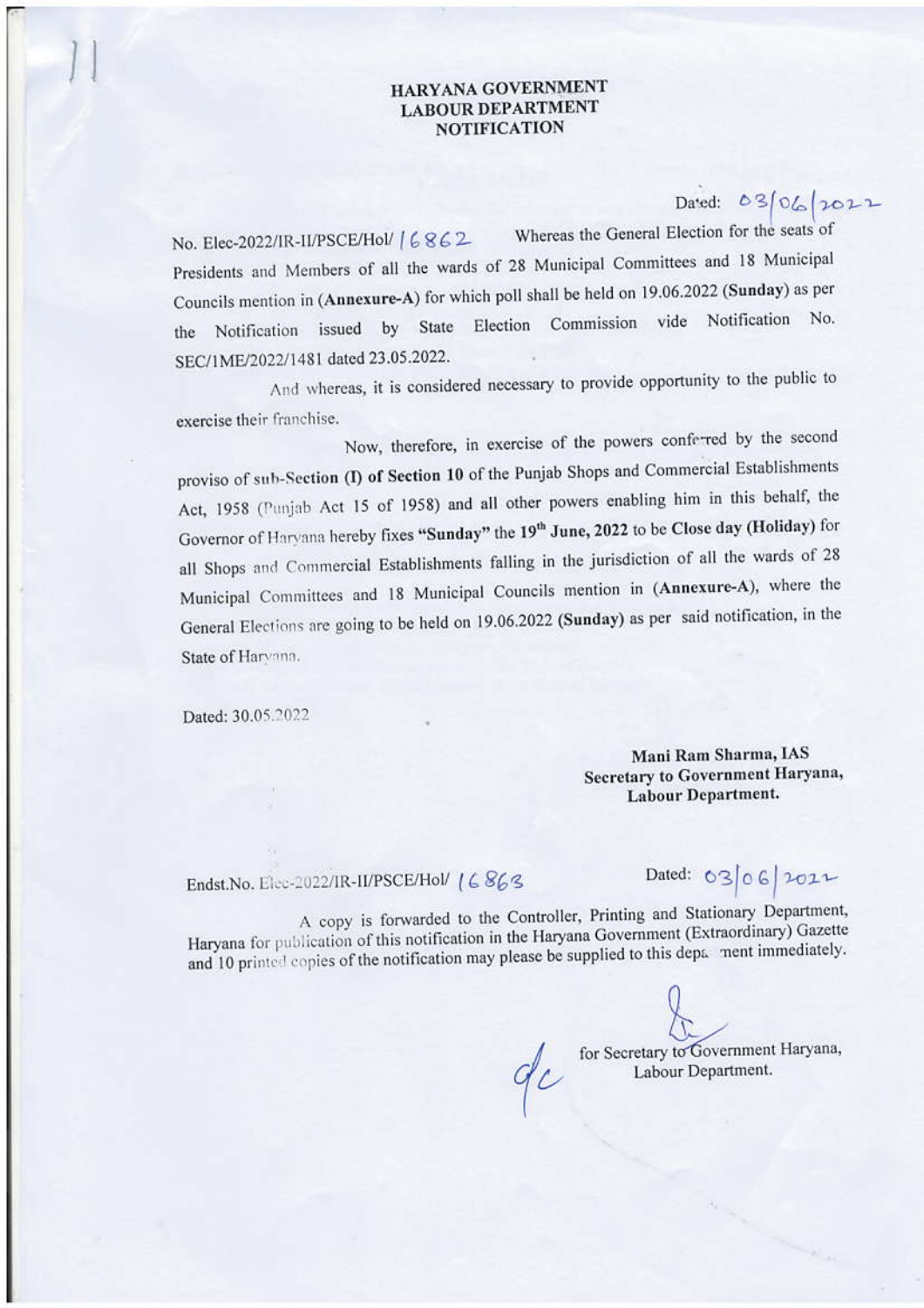Endst.No.Elec-2022/IR-II/PSCE/Hol/ (S & 4-9 | 0

Dated: 03/06/2022

A copy is forwarded to the following for information and necessary action:-

- 1. The Chief Secretary to Government, Haryana (GS-II Branch)
- 2. The State Election Commission, Haryana Nirvachan Sadan, Plot No-2, Sector-17, Panchkula, Haryana (134109) with respect to their letter No. SEC/1ME/2022/1956-57 dated 23.05.2022

 $\sim 10^{4}$ 

- 3. Director, Information and Public Relations, Haryana, Chandigarh.
- 4. All Deputy Commissioner in the State of Haryana.
- 5. All Chief Judicial Magistrates in the State of Haryana.

for Secretary to Gov. mment Haryana, Labour Department.

Dated: 03/06/2022

Endst. No.Elec-2022/IR-II/PSCE/Hol/  $|\zeta 91|$  -  $\zeta 1$ 

A copy is forwarded to the following for information and necessary action:-

- 1. Additional Labour Commissioner, (Admn) Haryana, Chandigarh (HQ)
- $2.$ Additional Labour Commissioner (NCR) Gurugram.
- 3. PS to Labour Commissioner, Haryana, Chandigarh.
- 4. All Deputy Labour Commissioners in the State of Haryana.
- 5. All Assistant Labour Commissioners in the State of Haryana.

for Secretary to Government Haryana, Labour Department.